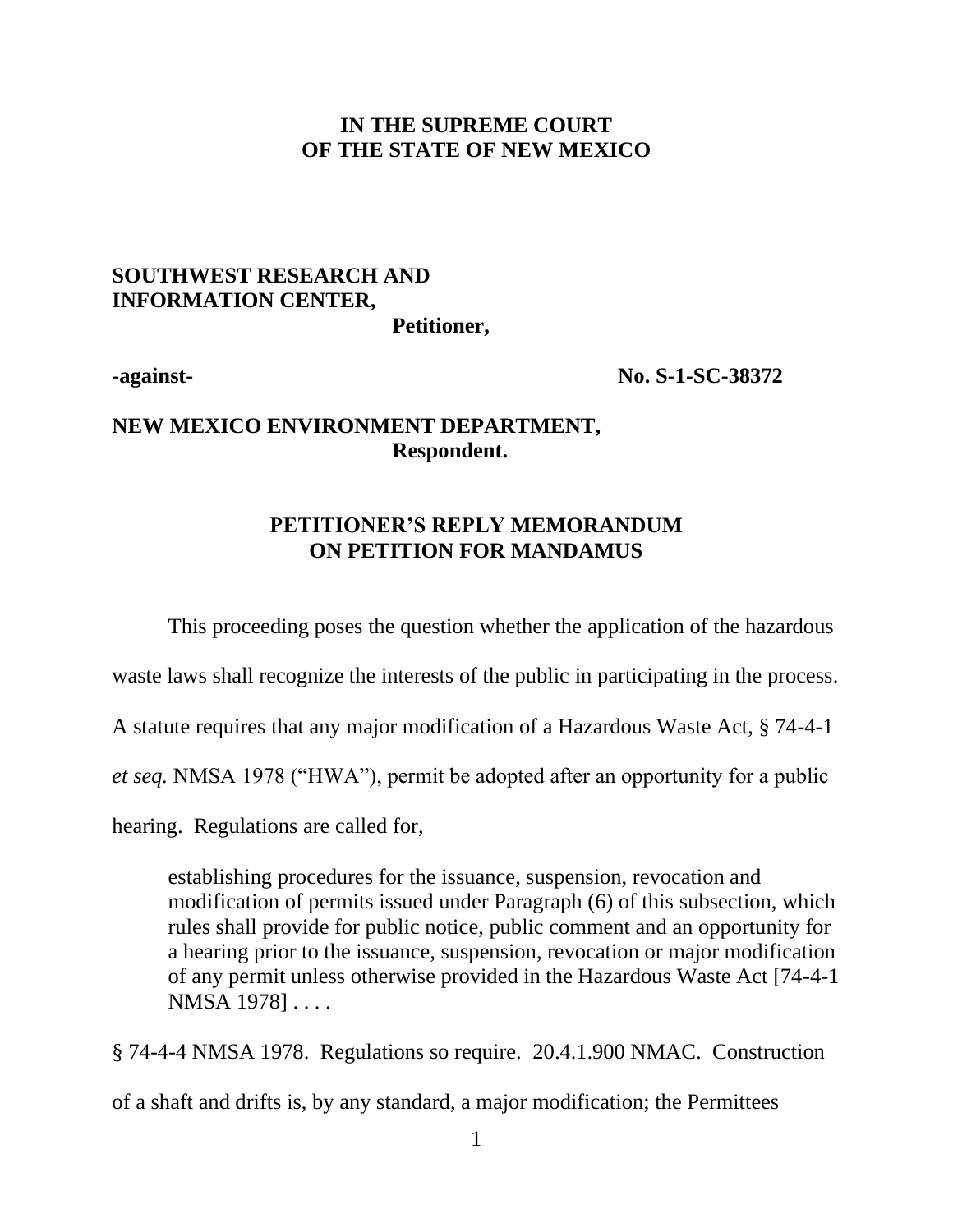("DOE" and "NWP") have so labeled it, and the Environment Department ("NMED") accepted that term. But the Permittees and NMED, acting in concert, have undertaken to defeat the Legislature's requirement of public participation by adopting a Temporary Authorization that will authorize a year's construction of the shaft and drifts and thereby force the adoption of the modification. Such action is not authorized by any statute or regulation and should be prevented by issuance of the writ of mandamus.

#### **a. The imminent injury:**

Neither NMED nor NWP disputes the statements in Mr. Zappe's affidavit that, once the Temporary Authorization is granted and construction moves forward, it will be impossible for NMED to deny the permit modification request ("PMR"):

In granting the TA on April 24, 2020, NMED has in essence foreordained the outcome of the PMR without the benefit of public comment and hearing. After the Permittees spend millions of dollars *beginning* the excavation of a new shaft under the TA granted by NMED, it is unimaginable that NMED would be able to deny the PMR. Likewise, telling the Permittees that they would need to "reverse all construction activities associated with this Request" if the PMR were ultimately denied is technically infeasible.

Zappe Affidavit, sworn to April 26, 2020, ¶ 15.E, at 8. Given that basic fact, the

Court should order NMED to withdraw the Temporary Authorization.

NMED and NWP assert that the Temporary Authorization is a discretionary

act, which may not be examined on petition for mandamus. (NMED Br. 9-11;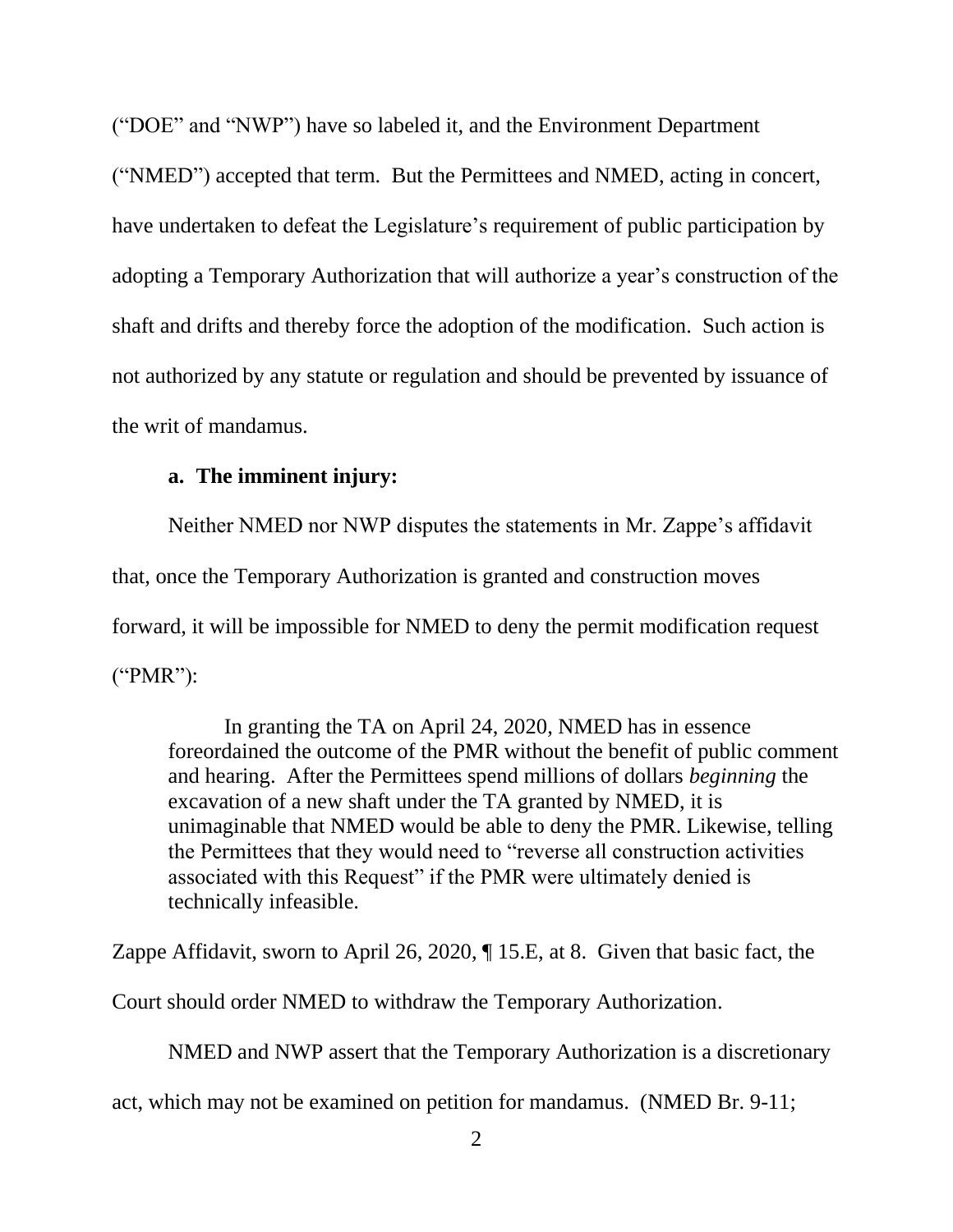NWP Br. 9-10). But mandamus is clearly available to challenge an unlawful act or an abuse of discretion, exceeding the agency's lawful authority, which is this case:

This court has no power to review reasonably exercised administrative discretion, but we can correct arbitrary or capricious action which amounts to an abuse of discretion and is thus contrary to law. Yarbrough v. Montoya, 54 N.M. 91, 214 P.2d 769; Parker, Administrative Law, p. 265; Davis, Administrative Law, p. 768; see also City of Albuquerque v. Burrell, 64 N.M. 204, 326 P.2d 1088; Ferguson-Steere Motor Co. v. State Corp. Comm., 63 N.M. 137, 314 P.2d 894; 33 Am. Jur., Licenses § 60, p. 37.

*Ross v. State Racing Comm'n,* [1958-NMSC-117, ¶ 18, 64 N.M. 478, 483, 330 P.2d](https://advance.lexis.com/api/document/collection/cases/id/3S3J-WH60-003D-D1NT-00000-00?page=483&reporter=3310&cite=64%20N.M.%20478&context=1000516)  [701, 704.](https://advance.lexis.com/api/document/collection/cases/id/3S3J-WH60-003D-D1NT-00000-00?page=483&reporter=3310&cite=64%20N.M.%20478&context=1000516)

It is said that mandamus should not issue where there is an adequate remedy at law, *i.e.*, the PMR process followed by appeal. (NMED Br. 11-13; NWP Br. 11, 18-19). NMED repeatedly entreats SRIC to participate in the PMR process. (NMED Br. 12-13, 15). The remedy is not adequate. DOE and NWP are pressing forward with 360 days of construction. Meanwhile, there is no schedule for the required hearing before NMED. After NMED decides the PMR, appellate review will consume at least a year. To await the PMR process would delay examination of the lawfulness of the shaft and drift construction until after that construction is so advanced that it cannot reasonably be undone. To be sure, legal proceedings can be conducted, and SRIC has participated in the PMR proceeding since it

3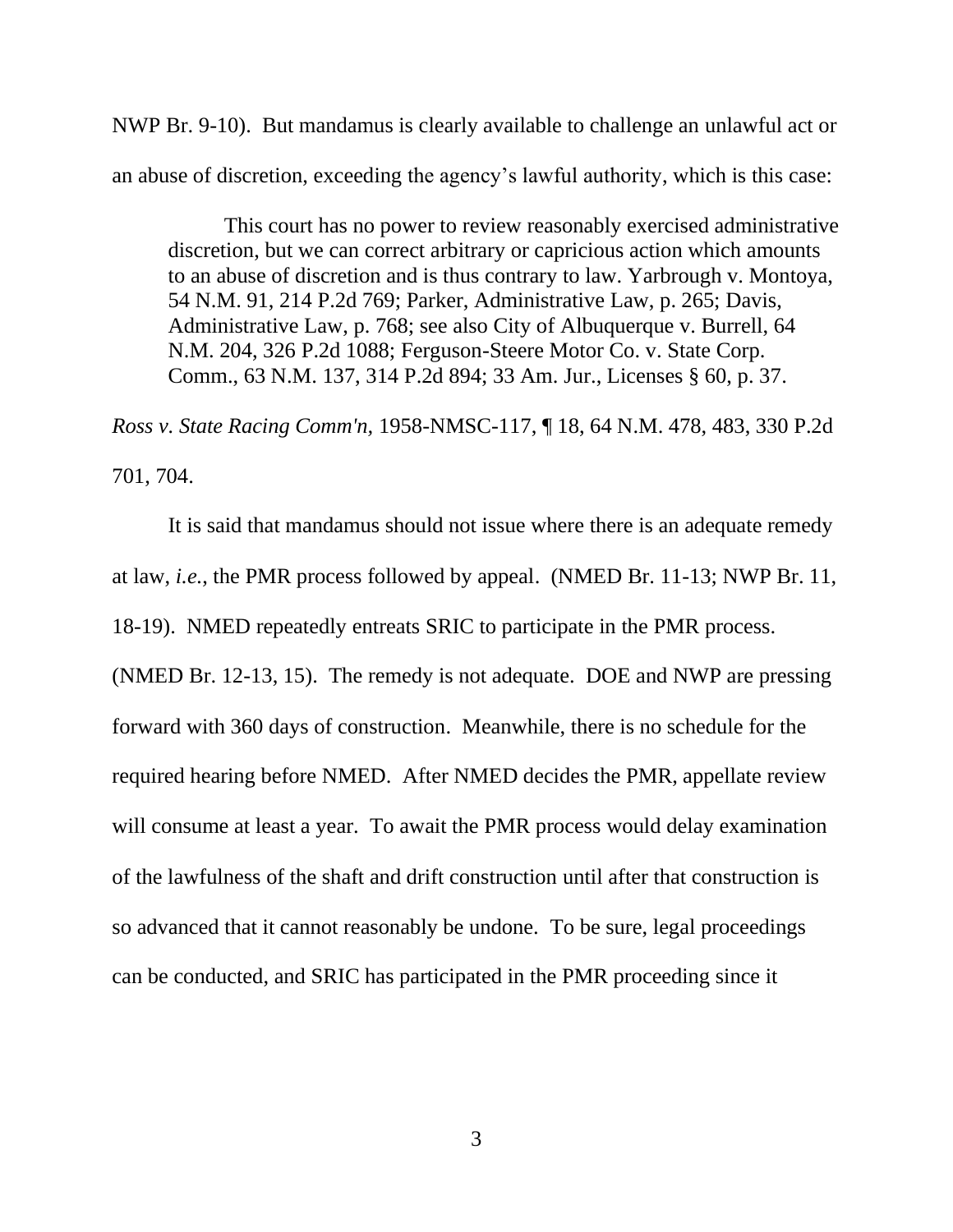$began$ ,<sup>1</sup> but in the race against the Permittees' construction crews, the public and the judicial process will inevitably lose, unless mandamus relief is available.

#### **b. The unlawful Temporary Authorization:**

NWP and NMED tell the Court that "Temporary Authorizations are an allowable mechanism during a permit modification process" (NMED Br. 4; see NWP Br. 6), and NMED asserts that "[a]fter thoroughly evaluating the TA request, the Department determined that the Permittees' request met all the elements required under 40 C.F.R. § 270.42(e)" (NMED Br. 5), but no documentation of the supposed analysis is provided, and neither NMED nor NWP explains the

<sup>1</sup> NMED does not mention that the draft AR clearly shows that SRIC is participating at every opportunity, beginning on November 9, 2017 before the initial new shaft permit modification request was submitted. AR 171106.5. SRIC has further commented on February 2, 2018 (AR 180205), March 8, 2019 (AR 190308), April 15, 2019 (AR 190408), October 10, 2019 (AR 191019.23), October 16, 2019 (AR 191019.15, 191019.24, 191019.38), and January 27, 2020 (AR 200124), all before the Temporary Authorization was approved and any appeals filed. The record also shows that NMED has effectively ignored those comments demonstrating that the PMR should be denied, and those of more than 97 percent of the commenters who oppose the modification and WIPP expansion. Thus, the "robust modification process" (at 12) has been underway for 29 months before the TA was approved. NMED had numerous opportunities to deny the PMR, as SRIC and others have shown is required, and as provided by 40 C.F.R  $270.42(b)(6)(i)(B)$ and 40 C.F.R 270.42(c)(6). Or it could have started the further required public process by issuing the draft permit months or years prior to the issuance on June 12, 2020. The AR Index is at:

[https://hwbdocuments.env.nm.gov/Waste%20Isolation%20Pilot%20Plant/200612.](https://hwbdocuments.env.nm.gov/Waste%20Isolation%20Pilot%20Plant/200612.pdf) [pdf](https://hwbdocuments.env.nm.gov/Waste%20Isolation%20Pilot%20Plant/200612.pdf)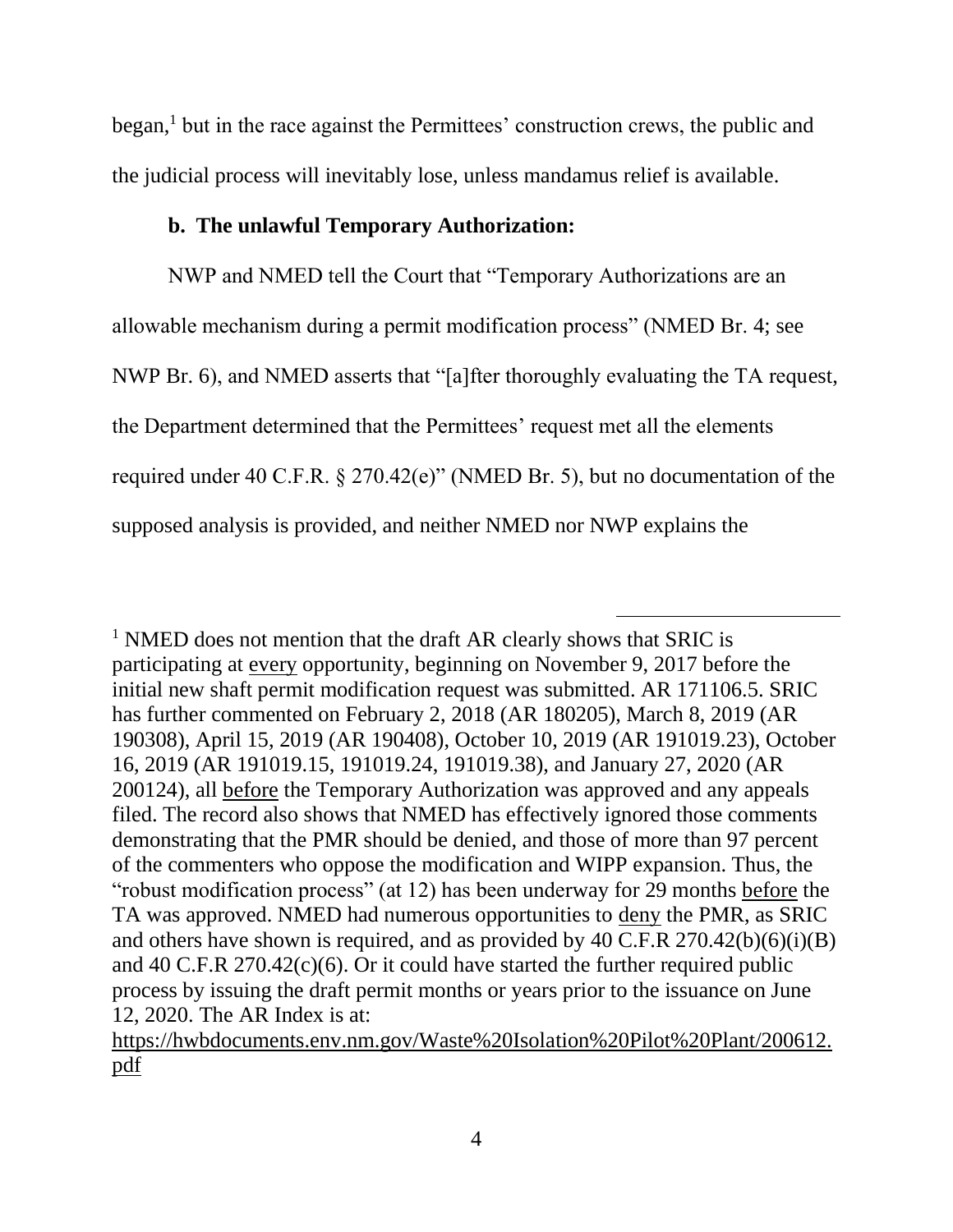regulatory basis for the Temporary Authorization, which is only allowed under very specific circumstances. 40 C.F.R. § 270.42(e). NMED states that it specifically imposed the condition that, if the Permit Modification Request is denied, "the Permittees must reverse all construction activities associated with the Temporary Authorization" (*id.*), but there is no indication that NMED asked how that might be done or whether it is even possible.

Section 270.42(e) allows a temporary authorization here only if the order "meets the criteria in paragraphs (3)(ii)(C) through (E) of this section *and* provides improved management or treatment of a hazardous waste already listed in the facility permit." (*emphasis supplied*). (Paragraphs (C) and (E) state permissible "objectives" of Temporary Authorizations.<sup>2</sup>) "Improved management or treatment of a hazardous waste" is explicit limiting language. NWP argues that heavy construction to sink a 2,275-foot shaft and 1200 feet of drifts constitutes "improved management or treatment of a hazardous waste." (NWP Br. 13). But heavy construction is simply not waste "management or treatment." NWP's unbounded reading of specifically limiting language violates standards of regulatory

 $2^2$  (C) To prevent disruption of ongoing waste management activities; ; or (E) To facilitate other changes to protect human health and the environment.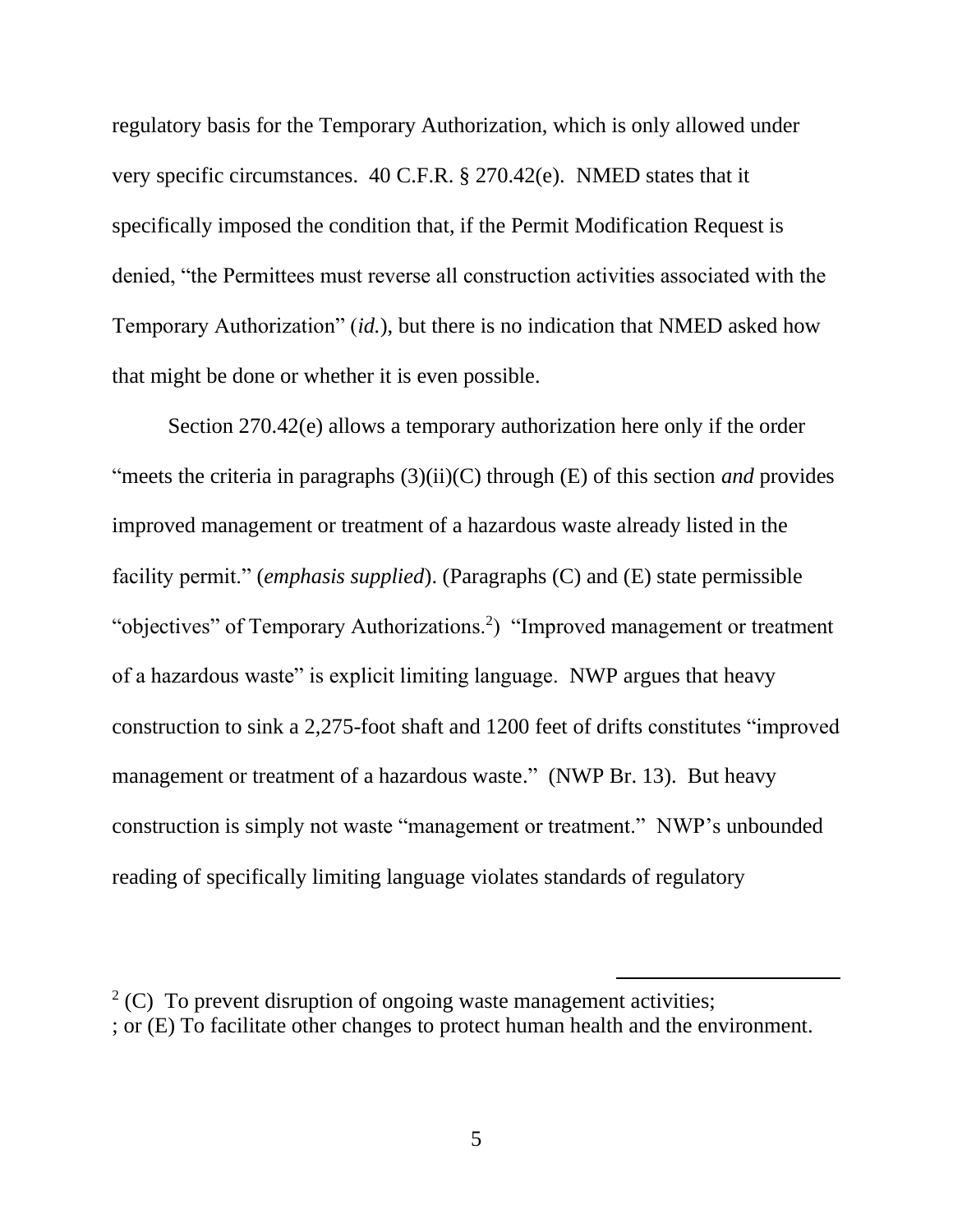interpretation: "Unless a word or phrase is defined in the statute or rule being construed, its meaning is determined by its context, the rules of grammar and common usage." § 12-2A-2 NMSA 1978. If a definition be sought, a "hazardous waste management facility" is a facility used for "treating, storing, or disposing of hazardous waste," 40 C.F.R. § 270.2. These activities clearly do not include heavy construction; especially so where the same rule bars "preconstruction."

But, without disputing that 40 C.F.R. § 270.42(e) was designed to *prevent* a fait accompli caused by preconstruction, NWP argues that the same rule *allows* pre-construction of the shaft and drifts under a Temporary Authorization. Such a reading ignores the regulatory language and renders the rule absurd and selfdefeating, contrary to common sense and the express direction of § 12-2A-18 NMSA 1978, to "avoid an unconstitutional, absurd, or unachievable result."

If the major modification here were deemed permissible under a Temporary Authorization, the regulation would conflict with the statutory requirement of an opportunity for a public hearing. § 74-4-4 NMSA 1978. In any event, courts are admonished to construe statutes and rules to avoid conflicts (§ 12-2A-10 NMSA 1978), action which here requires that the statutory requirement of a public hearing be honored.

Most importantly, a court may sustain agency action only on the grounds stated by the agency in taking action; rationales devised by counsel after the fact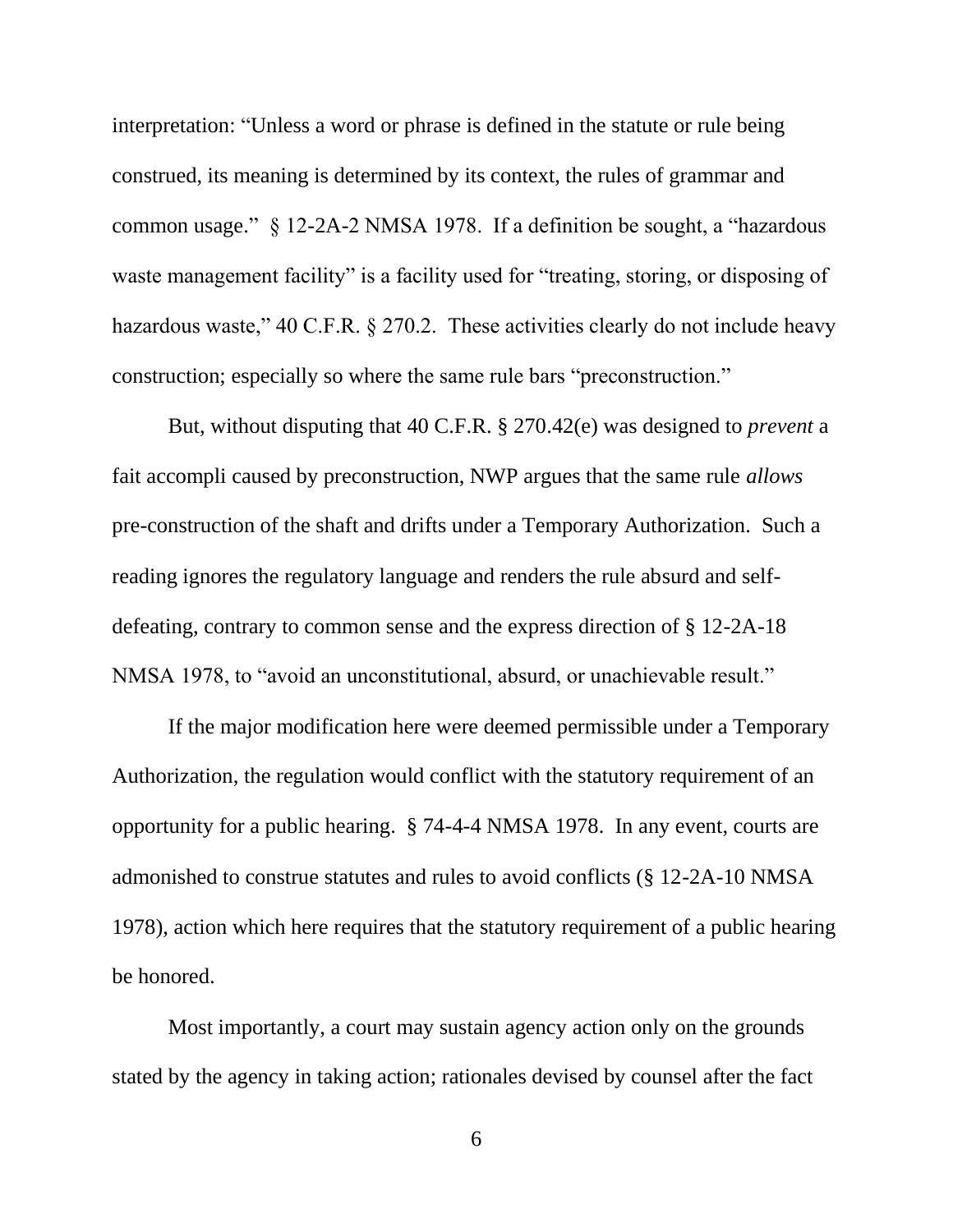cannot sustain agency action. *Rio Grande Chapter of the Sierra Club v. N.M. Mining Commission,* 2003-NMSC-005 ¶ 11, 133 N.M. 97, 61 P.3d 806 (courts are not free to accept post hoc rationalizations of counsel in support of agency decisions, because a reviewing court must judge propriety of agency action solely on grounds invoked by agency); *Atlixco Coalition v. Maggiore,* 1998-NMCA-134 ¶ 20, 125 N.M. 786, 965 P.2d 370. NWP argues that the Temporary Authorization is supported by subsections that refer to closure and waste management disruptions. (NWP Br. 12). NMED did not rely on these concepts, and so the Court may not. And NWP says that "the reasons for the PMR and the TA are explained as a response to the 2014 incident that has affected the capacity of the ventilation system needed for operations." NWP Br. 20. Such statements do not constitute a rationale for the Temporary Authorization within the terms of 40 C.F.R. § 270.42(e).

SRIC explained in its Petition that the reasoning offered in the Temporary Authorization itself (*i.e.*, no reasoning) and in Mr. Maestas's memorandum, dated April 24, 2020 (attached to Mandamus Petition), which states that a Temporary Authorization may be used for permanent construction, is plainly erroneous and does not support NMED's action. (Mandamus Petition at 16-18). EPA, in issuing the rule, expressly stated that preconstruction would not be allowed under a Class 3 modification, because of the concern that it would be used to create a fait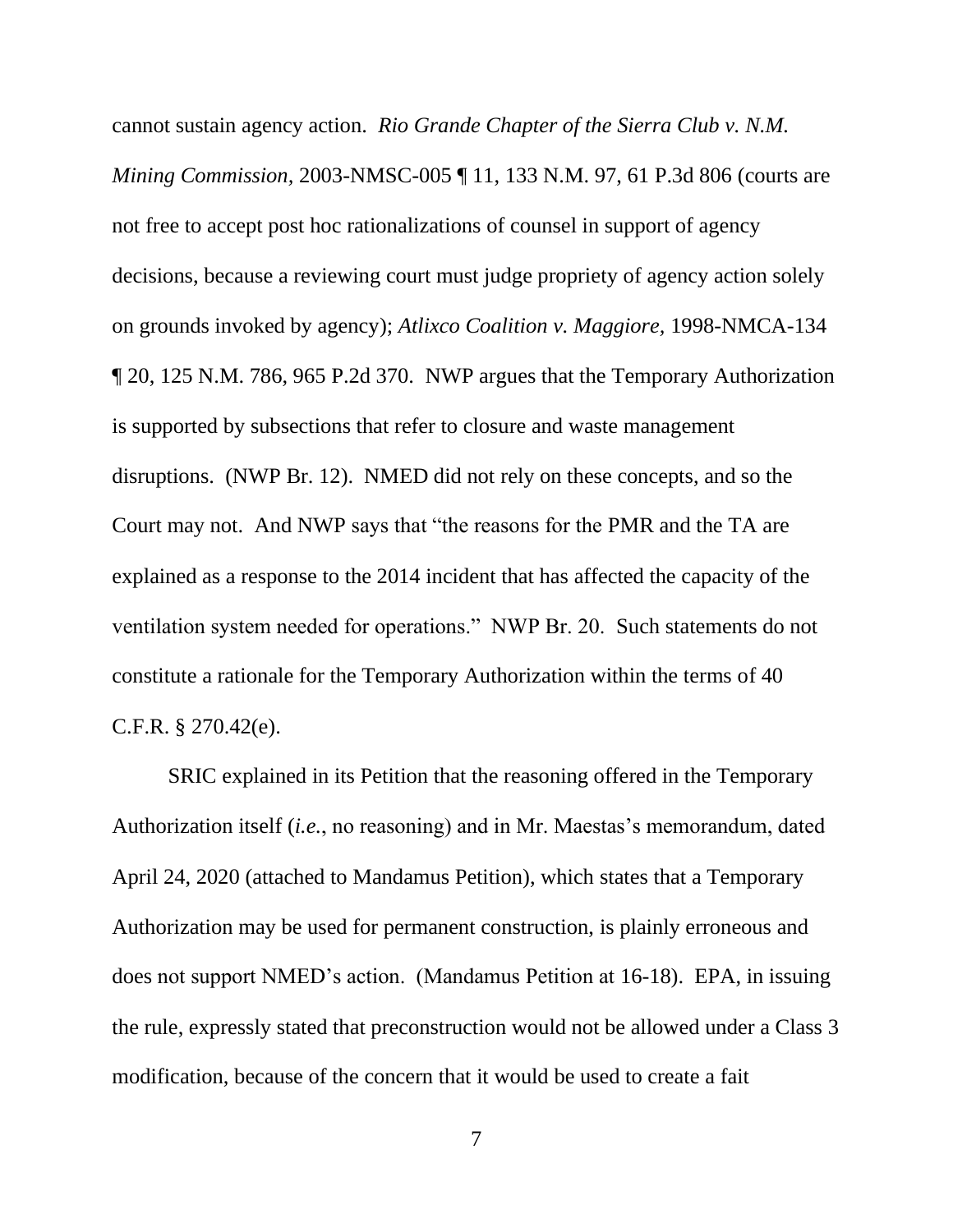accompli, compelling the regulator to grant the underlying PMR. 53 Fed. Reg. 37912, 37918. Mr. Maestas's other interpretation—that EPA intended the Temporary Authorization procedure to enable "permanent activities"—is expressly rejected by EPA's preamble explanation<sup>3</sup>. *Id*. and see Mandamus Petition at 15-17; see also Zappe affidavit ¶¶ 7-10. And the idea that a subsequent public process may retroactively sustain a Temporary Authorization misses the whole point: that completion of construction creates a fait accompli, contrary to EPA's intent. Neither NMED nor NWP have responded to this fundamental failure of NMED's analysis.

NMED and NWP claim that the construction is needed for the health and safety of the WIPP staff. (NMED Br. 16; NWP Br. 20). But the Permittees recently obtained another PMR (the "New Filter Building"), issued on March 23, 2018, which NMED approved because "The Underground Ventilation Filtration System (UVFS) fans which are part of the New Filter Building (NFB) (Building 416) provide enhanced ventilation in the underground, sufficient to allow concurrent mining and waste emplacement while in filtration mode." Permit A2-9.<sup>4</sup>

<sup>&</sup>lt;sup>3</sup> NWP states that the Court should disregard information "beyond the plain language of the rule," but such information is pertinent under § 12-2A-20.B NMSA 1978 as an official commentary used in issuing the rule.

<sup>4</sup> [https://www.env.nm.gov/wp-content/uploads/sites/12/2018/03/Attachment-A2-](https://www.env.nm.gov/wp-content/uploads/sites/12/2018/03/Attachment-A2-03-2018-Redline.pdf) [03-2018-Redline.pdf](https://www.env.nm.gov/wp-content/uploads/sites/12/2018/03/Attachment-A2-03-2018-Redline.pdf)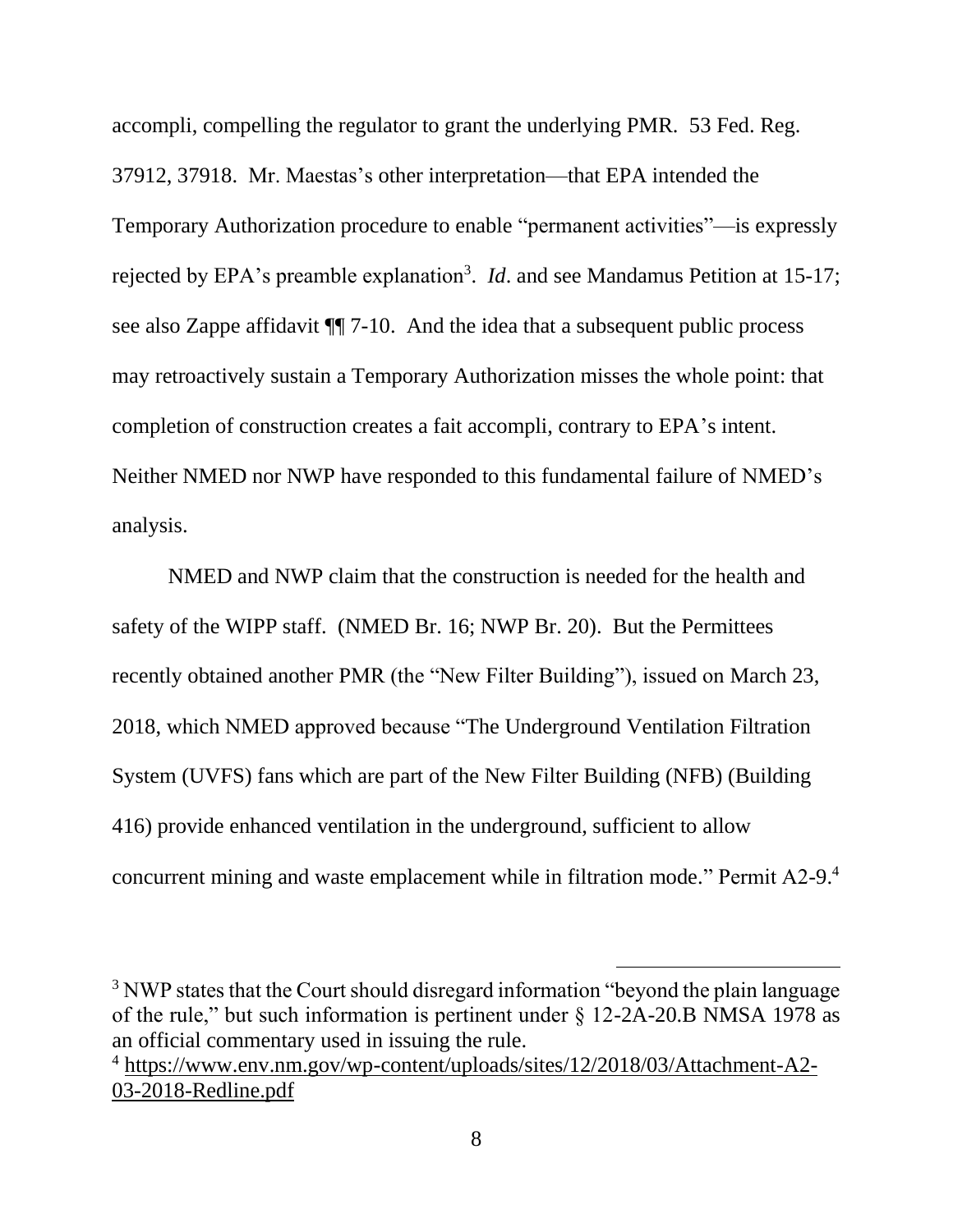If there is truly a rush to construct the new shaft and drifts as additional safety measures after WIPP's February 2014 fire and radiation incidents, one must ask why the Permittees first presented this modification to NMED on December 22, 2017 with a request for class determination, which Permittees and NMED let languish until August of 2019, when it was finally withdrawn and the present Class 3 PMR<sup>5</sup> substituted, which sat idle with NMED until January 2020, when the Permittees finally requested a Temporary Authorization, which, three months later, on April 24, 2020, NMED granted. The claims of urgency and concern for personnel safety ring hollow in light of the Permittees' and NMED's actions.

NMED and NWP do not deny that a purpose of the shaft and drift construction in issue here is to expand WIPP, adding disposal panels exceeding the capacity allowed by law. DOE's own documents say so. (Ex. M, N, O, P). It is surely a misstatement to disparage SRIC's description of such unlawful expansion plans as a "conspiracy" theory (NMED Br. 16), when DOE has presented the plan in its public documents, and the National Academy of Sciences and Engineering has examined and reported on DOE's plan at the direction of Congress. Mandamus Petition at 10.

<sup>5</sup> NWP claims that NMED classified the PMR as Class 3. NWP Br. at 9. It was DOE and NWP.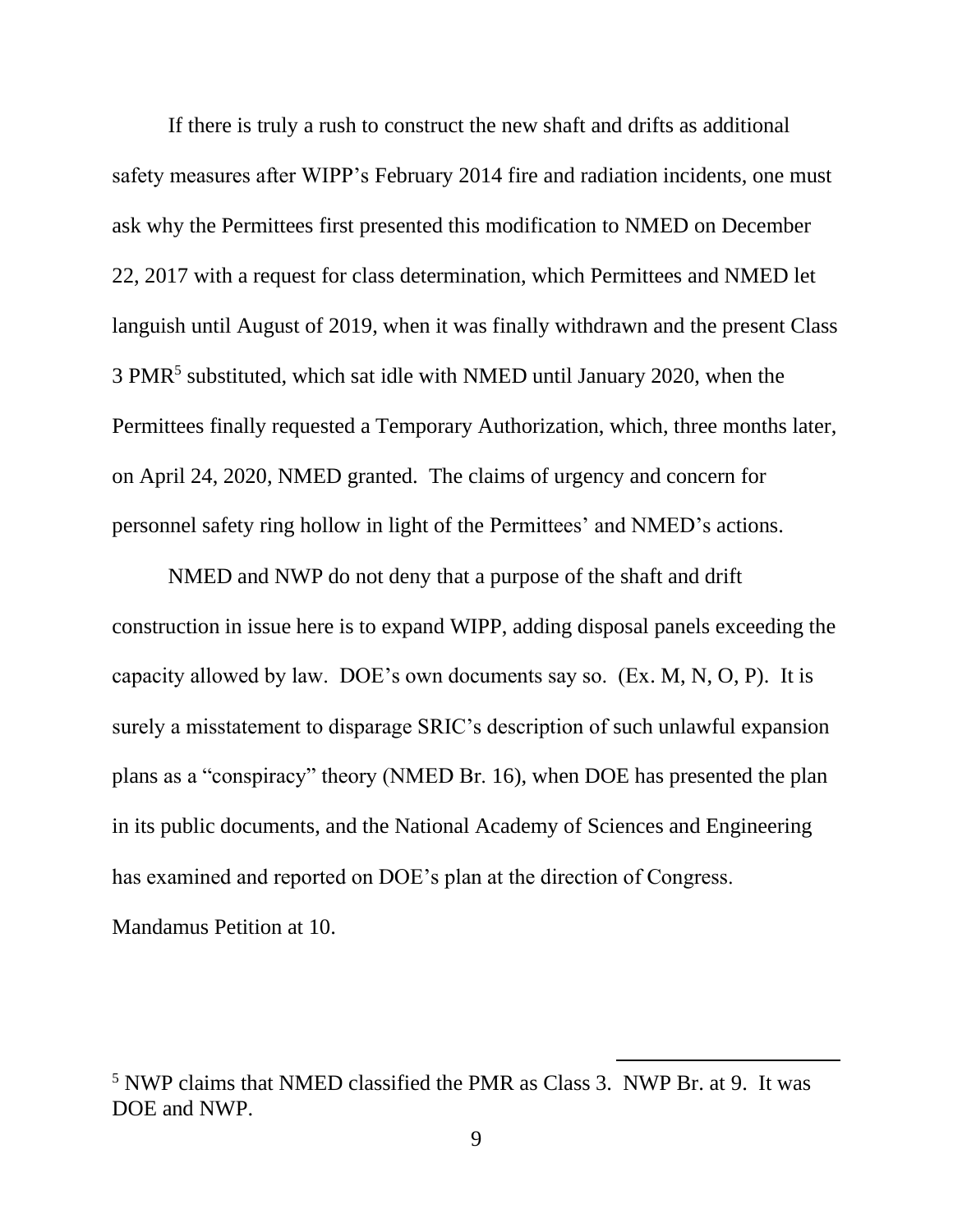#### **Conclusion**

This Court sits to keep state agencies within their statutory authority and has the power to restrain departures by extraordinary writ when expedited relief is called for. There is clearly no legal authority for the Temporary Authorization to commence and continue heavy construction. The contention that SRIC will not be injured by delaying review for a year and more ignores the fact that the construction allowed by the Temporary Authorization is calculated to establish a fait accompli, improperly leaving the agency and the courts with no choice but to approve the Permit Modification Request—*without* participation by SRIC or other members of the public. The underlying purpose of the PMR is to advance DOE's unlawful plan to expand WIPP beyond the limits imposed by Congress and the terms imposed by the HWA permit. DOE's illegal actions should not escape public examination and judicial review.

For the same reasons, the Court should stay the effectiveness of the Temporary Authorization to prevent the imposition of a major permit modification upon the public and the State of New Mexico. NMED tells the Court that SRIC and the public will have no hardship if there is no stay. (NMED Br. 14-15). But to allow construction to go forward under the unlawful Temporary Authorization will deny SRIC and the public their statutory rights to a hearing and an appeal. This is plainly injury. It is clear from DOE's documents that DOE intends to expand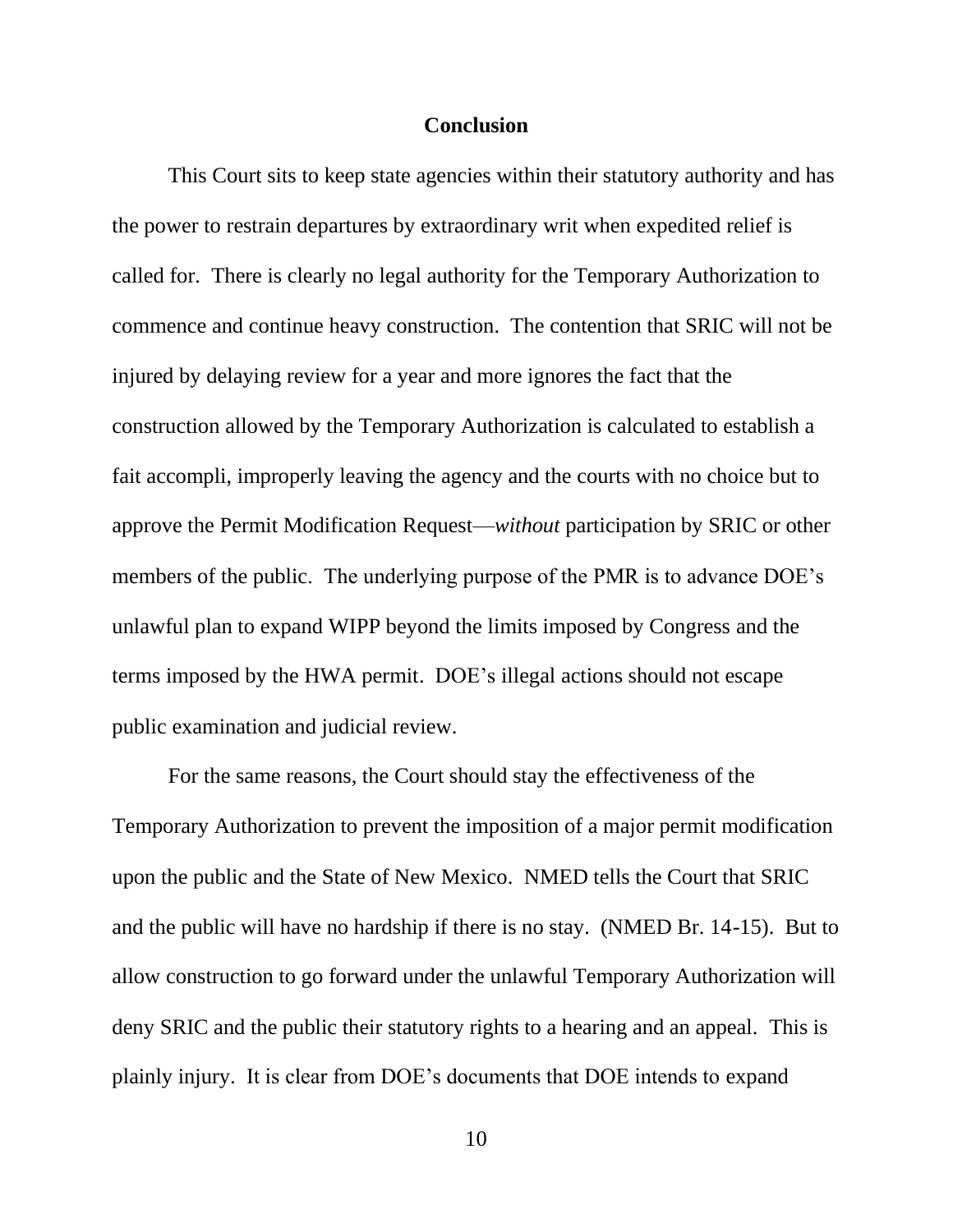WIPP beyond its legal capacity and prolong the operations of WIPP to the year 2080 and beyond. Indeed, the PMR makes no sense in any other circumstances. This is further injury. For such a departure from the agreed-upon terms of WIPP's operation, the public must be consulted, and the courts must be allowed to rule. To make public consultation and judicial review effective, DOE's planned construction should be stayed.

Respectfully submitted,

 $\sqrt{s}$ /

Lindsay A. Lovejoy, Jr. Attorney at law Counsel for Petitioner, Southwest Research and Information Center 3600 Cerrillos Road, Unit 1001A Santa Fe, New Mexico 87507 [lindsay@lindsaylovejoy.com](mailto:lindsay@lindsaylovejoy.com) (505) 983-1800

July 22, 2020